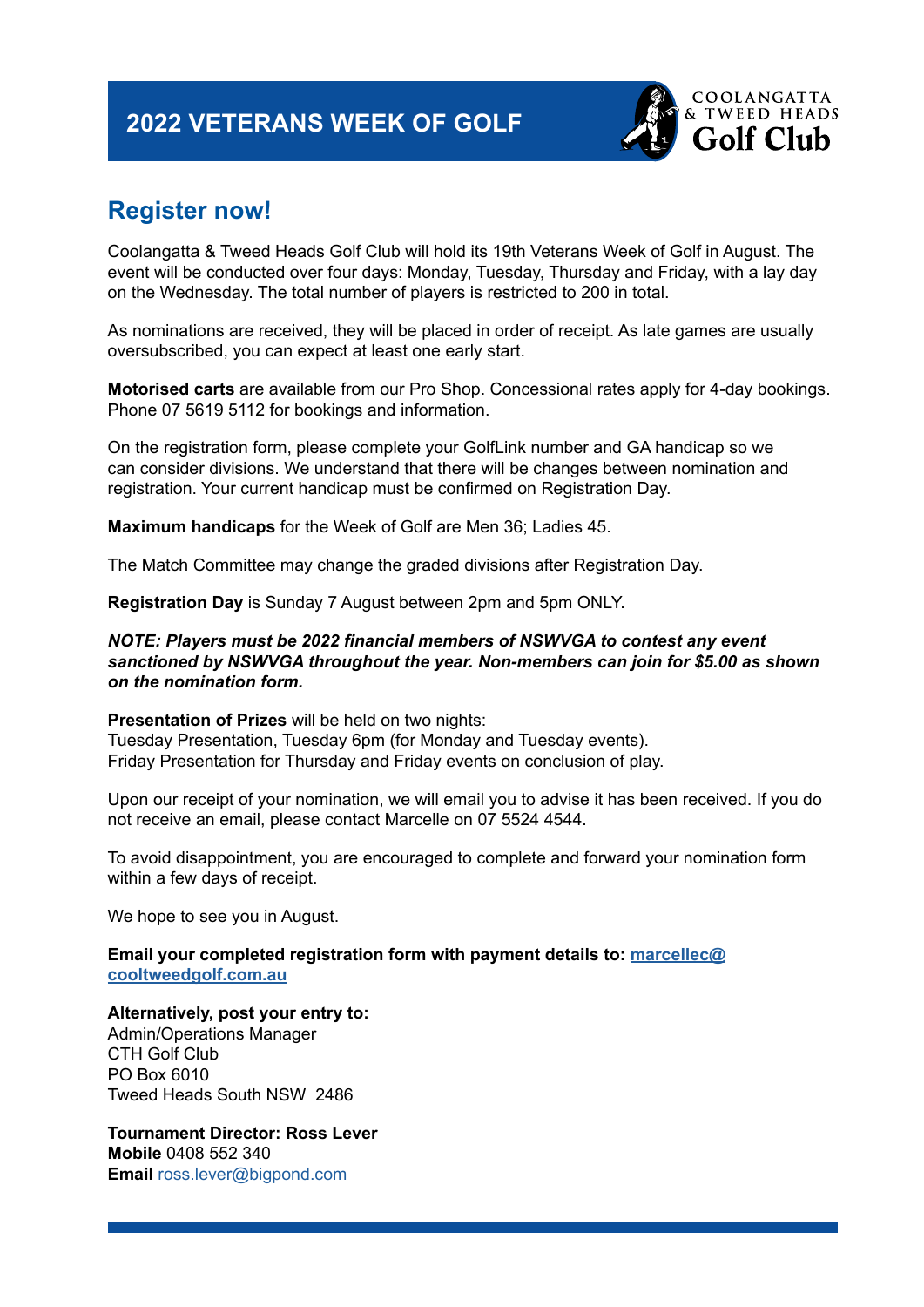# VETERANS WEEK OF GOLF COOLANGATTA TWEED



**MONDAY 8 TO FRIDAY 12 AUGUST 2022** COOLANGATTA & TWEED HEADS 36-HOLE CHAMPIONSHIP GOLF COURSE *www.cooltweedgolf.com.au*



# **Coolangatta & Tweed Heads Veteran Golfers & The NSWVGA invite you to join us for our 19th Veterans Week of Golf**

## **REGISTRATION SUNDAY 7 AUGUST**

## **PROGRAM OF EVENTS**

| <b>MONDAY</b>   | MEN'S & LADIES SINGLE STABLEFORD (Men's 3 Grades; Ladies 2 Grades) West Course  |
|-----------------|---------------------------------------------------------------------------------|
| <b>TUESDAY</b>  | MEN'S & LADIES SINGLE STABLEFORD (Men's 3 Grades; Ladies 2 Grades) River Course |
| *CTH Trophy     | OPEN EVENT 36 HOLES in conjunction with Monday and Tuesday Single Events        |
| <b>THURSDAY</b> | MEN'S & LADIES SINGLE STABLEFORD (Men's 3 Grades; Ladies 2 Grades) River Course |
| *NSWVGA SHIELD  | OPEN EVENT MEN & LADIES in conjunction (Best Nett score Winner, R/Up and Third) |
| <b>FRIDAY</b>   | MEDLEY 4BBB STABLEFORD West Course Shotgun Start starts 6.54am and 11.55am      |



This Tournament is conducted under the auspices of the New South Wales Veteran Golfers Association. **www.[cooltweedgolf.com.au](http://cooltweedgolf.com.au/)**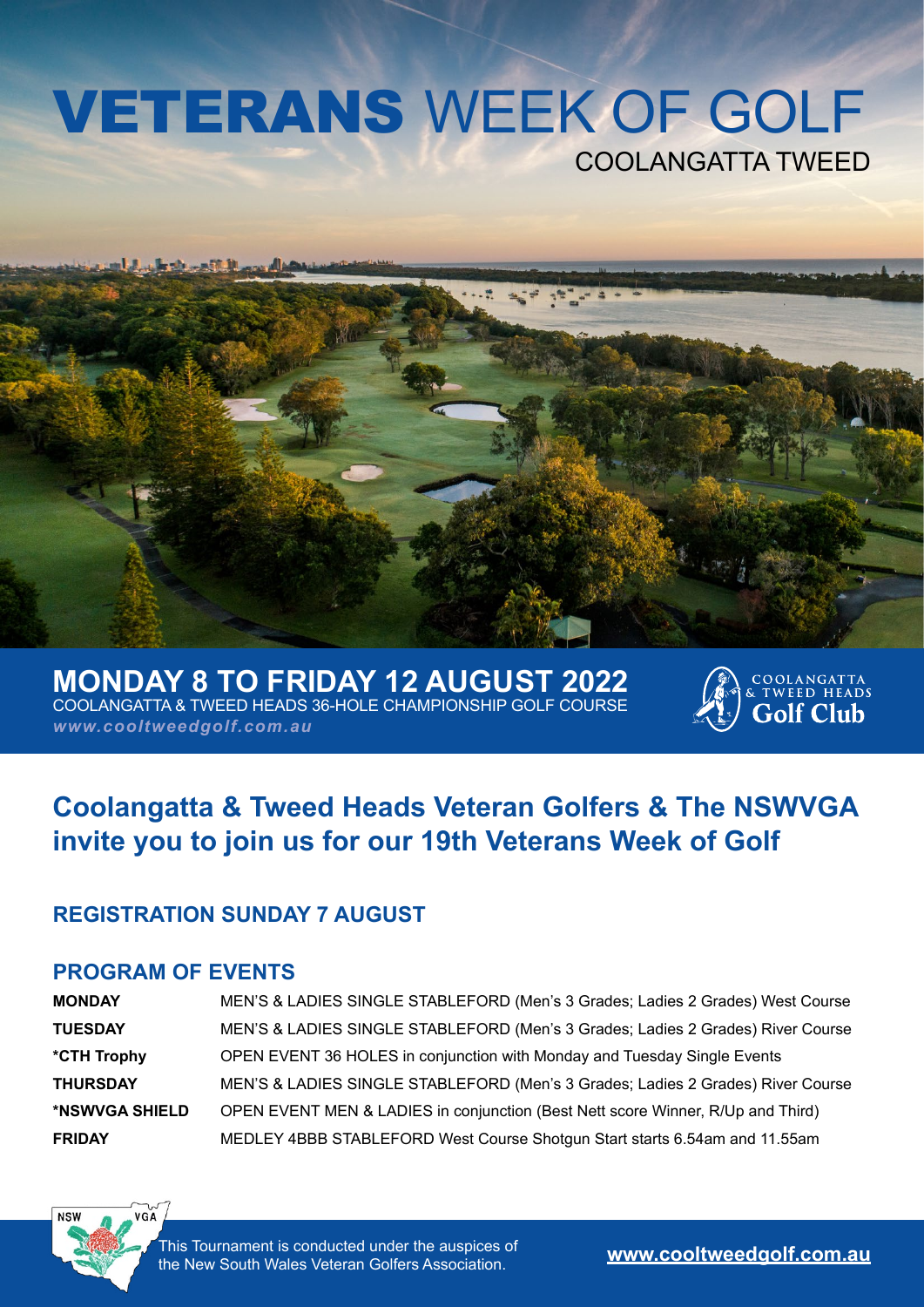# **REGISTRATION FORM**

|                              | Female<br>Male                                                                                                               |                        |      |
|------------------------------|------------------------------------------------------------------------------------------------------------------------------|------------------------|------|
|                              |                                                                                                                              |                        |      |
|                              |                                                                                                                              |                        |      |
|                              | Club: Club: Club: Club: Club: Club: Club: Club: Cart required: Yes                                                           |                        | No l |
|                              | Female<br>Male                                                                                                               |                        |      |
|                              |                                                                                                                              |                        |      |
|                              |                                                                                                                              |                        |      |
|                              |                                                                                                                              |                        |      |
|                              | Club: Club: Club: Club: Club: Club: Cart required: Yes                                                                       |                        | No   |
|                              | Nominations close Thursday 30 June.<br>Hit off time: Anytime $\vert$ $\vert$ Early (6.50-8am) $\vert$ Late (10.50am-12.20pm) |                        |      |
|                              | Tick this box for couples wishing to play together all week:                                                                 |                        |      |
|                              | <b>Number of players (all prices include gst)</b>                                                                            |                        |      |
|                              | Four days golf (includes Tuesday Canapés & NSWVGA Levy)                                                                      | @ \$140 each<br>$\sim$ |      |
| Own golf cart (trailered in) |                                                                                                                              | @ \$10 per day \$      |      |
|                              | NSWVGA membership (if not already a member)                                                                                  | @ \$5.00 each \$       |      |
|                              |                                                                                                                              | TOTAL \$               |      |
|                              | Requests: (such as: travelling with another player, would like similar playing times, etc.)                                  |                        |      |

\_\_\_\_\_\_\_\_\_\_\_\_\_\_\_\_\_\_\_\_\_\_\_\_\_\_\_\_\_\_\_\_\_\_\_\_\_\_\_\_\_\_\_\_\_\_\_\_\_\_\_\_\_\_\_\_\_\_\_\_\_\_\_\_\_\_\_\_\_\_\_\_\_\_\_\_\_\_\_\_\_\_\_\_\_\_\_\_\_\_\_\_\_\_

#### **CARTS must be arranged directly with the Pro Shop. Call 07 5619 5112.**

| Concessional rates apply for 4-day bookings of \$30 per day. (\$15 each when shared) |                      |  |  |  |  |  |
|--------------------------------------------------------------------------------------|----------------------|--|--|--|--|--|
| I am sharing a cart with                                                             | Friday, 4BBB.<br>on. |  |  |  |  |  |
| Will require a cart for: Player 1<br>Tuesday<br>Monday                               | Thursday             |  |  |  |  |  |
| Will require a cart for: Player 2<br>Monday<br>Tuesday                               | Thursday             |  |  |  |  |  |
| I am happy to share my cart with anyone                                              |                      |  |  |  |  |  |